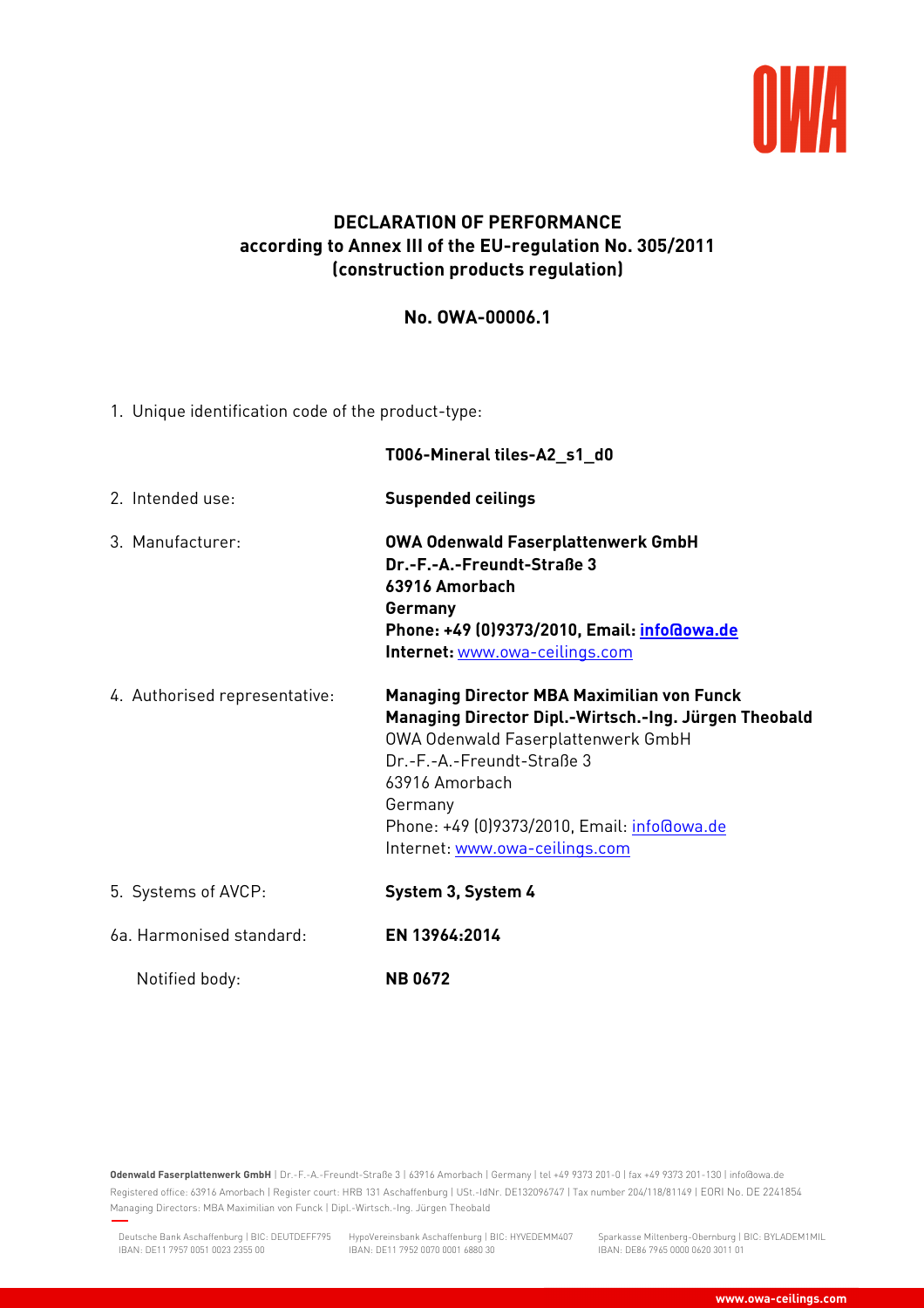

7. Declared performances:

| Mineral tiles according to EN 13964:2014                                                     |                             |                                              |
|----------------------------------------------------------------------------------------------|-----------------------------|----------------------------------------------|
| <b>Essential characteristics</b>                                                             | <b>Declared performance</b> | <b>Harmonised technical</b><br>specification |
| Reaction to fire                                                                             | $A2-s1,d0$                  | EN 13964:2014<br>EN 13501-1:2019-05          |
| Release of asbestos                                                                          | no content                  | FN 13964:2014                                |
| Release of formaldehyde                                                                      | E <sub>1</sub>              | EN 13964:2014                                |
| Release of dangerous substances                                                              | no release                  | EN 13964:2014                                |
| Susceptibility to the growth of harmful<br>micro-organisms (Dampness, Thermal<br>insulationl | no performance determined   | EN 13964:2014                                |
| Bond strength/adhesion                                                                       | no performance determined   | EN 13964:2014                                |
| Shatter properties                                                                           | no performance determined   | EN 13964:2014                                |
| Flexural tensile strength                                                                    | no performance determined   | EN 13964:2014                                |
| Sound absorption                                                                             | annex 1                     | EN 13964:2014                                |
| Thermal conductivity                                                                         | no performance determined   | EN 13964:2014                                |
| Durability                                                                                   | no performance determined   | FN 13964:2014                                |

8. The performance of the product identified above is in conformity with the set of declared performances. This declaration of performance is issued, in accordance with Regulation (EU) No. 305/2011, under the sole responsibility of the manufacturer identified above.

All Declarations of performance are available on website http://www.owa-ceilings.com.

Amorbach, Mar-21

**………………………………………………………………. ……………………………………………………………….** 

**i.V. Dr. Holger Kindermann i.V. André Overbeck i.V. André Overbeck** *Head of PM/PD* 

OWAconsult, Dipl. -lng. (TU)